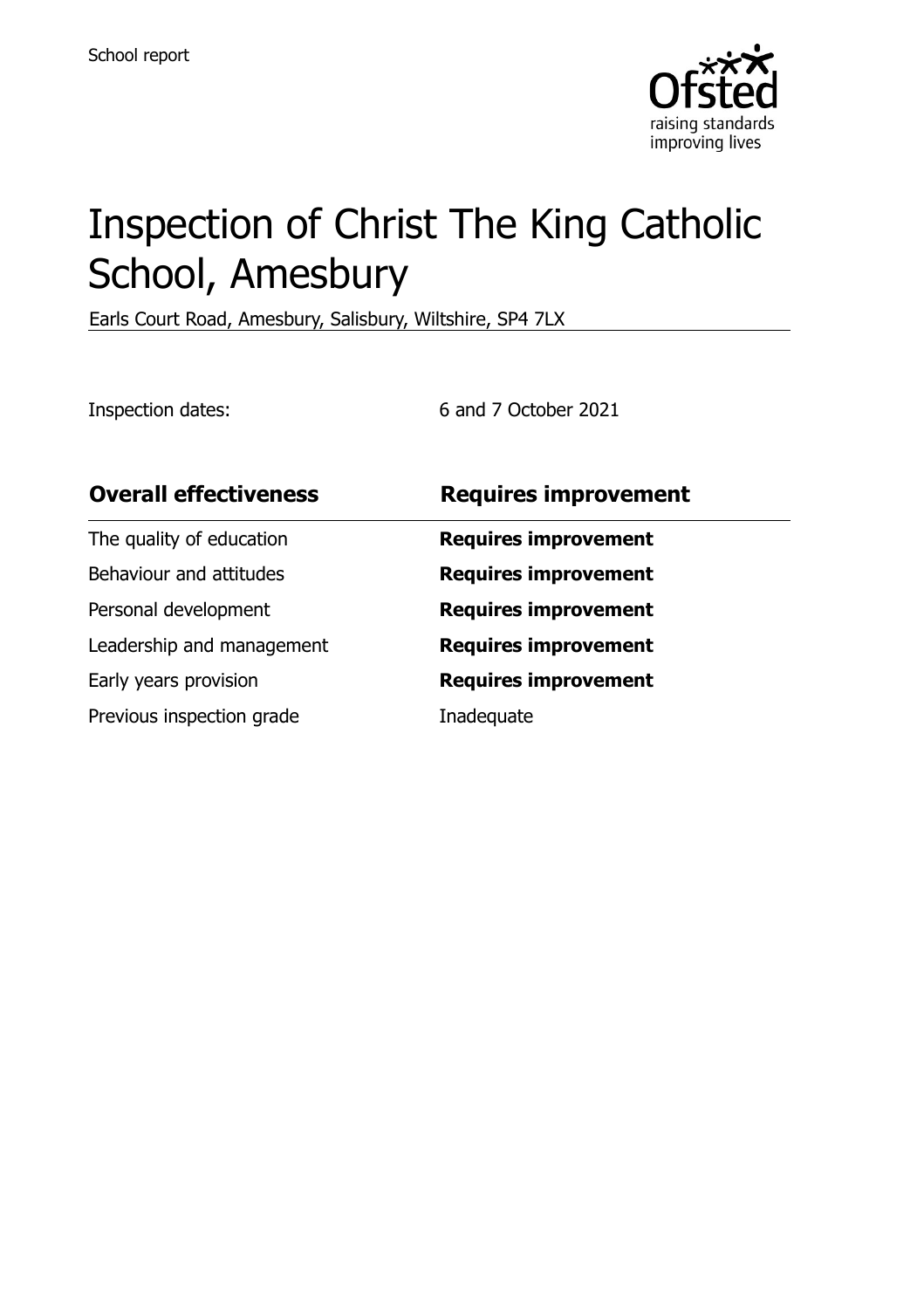

# **What is it like to attend this school?**

Christ The King Catholic School is a welcoming and friendly school. Pupils are polite and get on well together. They play happily and look out for one another at breaktimes, including pupils from the specialist resource base 'The Ark'. Pupils say that 'everyone gets included'.

There have been significant staffing changes since the previous inspection. This has slowed the pace of improvement. However, in the last year, leaders have worked with determination to halt the decline and put things right. Their hard work is paying off, especially in English and mathematics. Nevertheless, leaders know that the quality of education provided in the wider curriculum is not yet good enough.

Pupils report that behaviour is improving. They enjoy earning stars on their wristbands for showing positive behaviours. Pupils wear these with pride. Bullying is not an issue. Pupils feel safe and are confident that adults will help sort out any worries they have. Despite leaders' efforts, too many pupils do not attend school as often as they should.

Staff provide many opportunities for pupils' spiritual development. Through prayer and reflection time, pupils learn the importance of respect and love for each other. As a result, they understand how to treat people equally.

#### **What does the school do well and what does it need to do better?**

Since his appointment, the executive headteacher has established effective systems to begin to improve the quality of education. Alongside senior leaders, he has raised expectations of what pupils are capable of. Leaders have built the school's curriculum right from the beginning. They have rightly focused on sequencing an effective curriculum in English and mathematics to ensure that pupils secure their basic skills. This is making a noticeable difference.

Leaders have not been as successful in implementing plans for the remaining curriculum subjects. As a result, pupils have gaps in their knowledge and understanding. Curriculum leaders have put in place an ambitious and wellsequenced curriculum in some subjects. In science, for example, pupils in key stage 2 understand and talk confidently about concepts like gravity and light. However, in other subjects, such as history and computing, teachers are just beginning to use the new curriculum plans. It is too soon to know if they are helping pupils to know more and remember more.

Leaders have made reading a priority. All staff are confident in the school's approach to teaching phonics. In Reception, children begin to learn phonics right from the start. There are ambitious end points for pupils to reach each term. Staff use assessment well. They make use of extra time throughout the day to support those pupils who need a boost. Many are catching up quickly. However, for a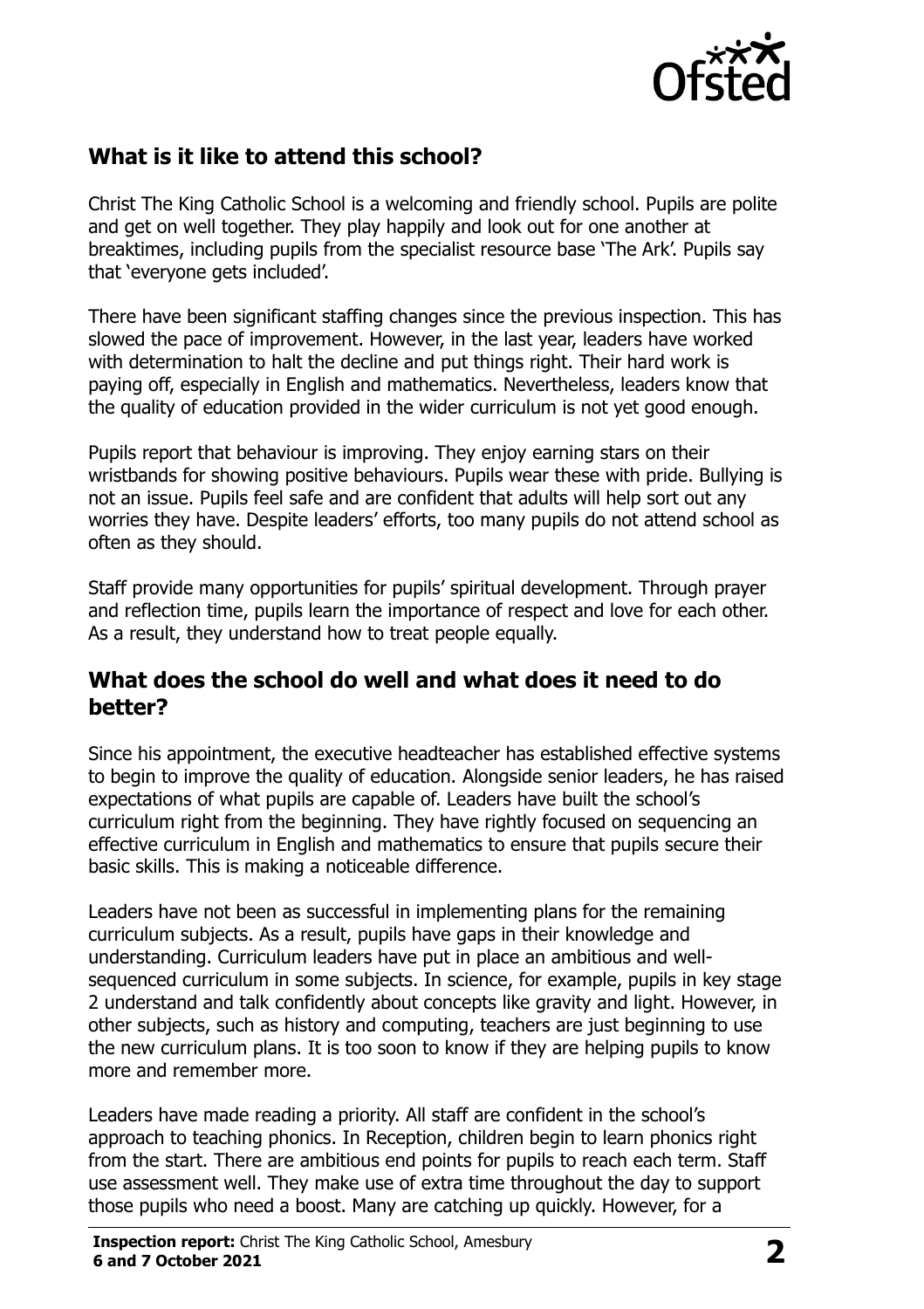

minority of pupils who need the most support, occasionally, the books they read are too hard. This hinders their ability to read fluently. Older pupils talk enthusiastically about reading. They enjoy listening to stories in class. Many say this inspires them to read at home.

There is a clearly thought-out sequence to the teaching of mathematics and writing. In Reception, teachers plan activities to support children's learning. They have lots of opportunities to count, draw and order numbers successfully. In Years 5 and 6, pupils are becoming confident writers. Teachers' high expectations mean that pupils write in different styles and with increasing accuracy.

Staff are beginning to apply the new behaviour policy consistently. Most pupils conduct themselves in lessons and around the school sensibly. Pupils know the consequences of not following the school's rules. As a result, interruptions to learning are reducing.

Pupils with special educational needs and/or disabilities (SEND) are fully involved in the life of the school. Leaders have an in-depth understanding of pupils with complex needs. Staff are becoming better equipped at adapting and personalising learning so that all pupils can succeed. For example, in key stage 2, pupils with SEND independently use a range of equipment in lessons to support their learning.

Pupils enjoy opportunities to discuss and debate aspects of life, including equality and race issues. They are confident to challenge any form of discrimination. Leaders have bolstered pupils' physical and emotional well-being by employing sports coaches at lunchtimes and teaching older pupils about mindfulness. Pupils say this is helping them to manage their emotions.

Governors share leaders' ambitions. They ask challenging questions to check the impact of the school's priorities. They hold leaders to account rigorously, including overseeing how well the curriculum meets the needs of pupils with SEND. Governors are considerate of staff workload and well-being. Staff feel well supported by governors and leaders.

## **Safeguarding**

The arrangements for safeguarding are effective.

Leaders have strengthened the safeguarding culture in the school. Staff are knowledgeable about how to spot and report signs of concern. Governors are aware of their safeguarding responsibilities. For example, they know that the attendance of some disadvantaged pupils is not good enough. They are working with school leaders to keep this at the forefront of their work.

Pupils feel safe in school. They know who to approach if they have concerns. While online safety is part of the curriculum, opportunities to deepen pupils' understanding of social media and mobile technology are weak.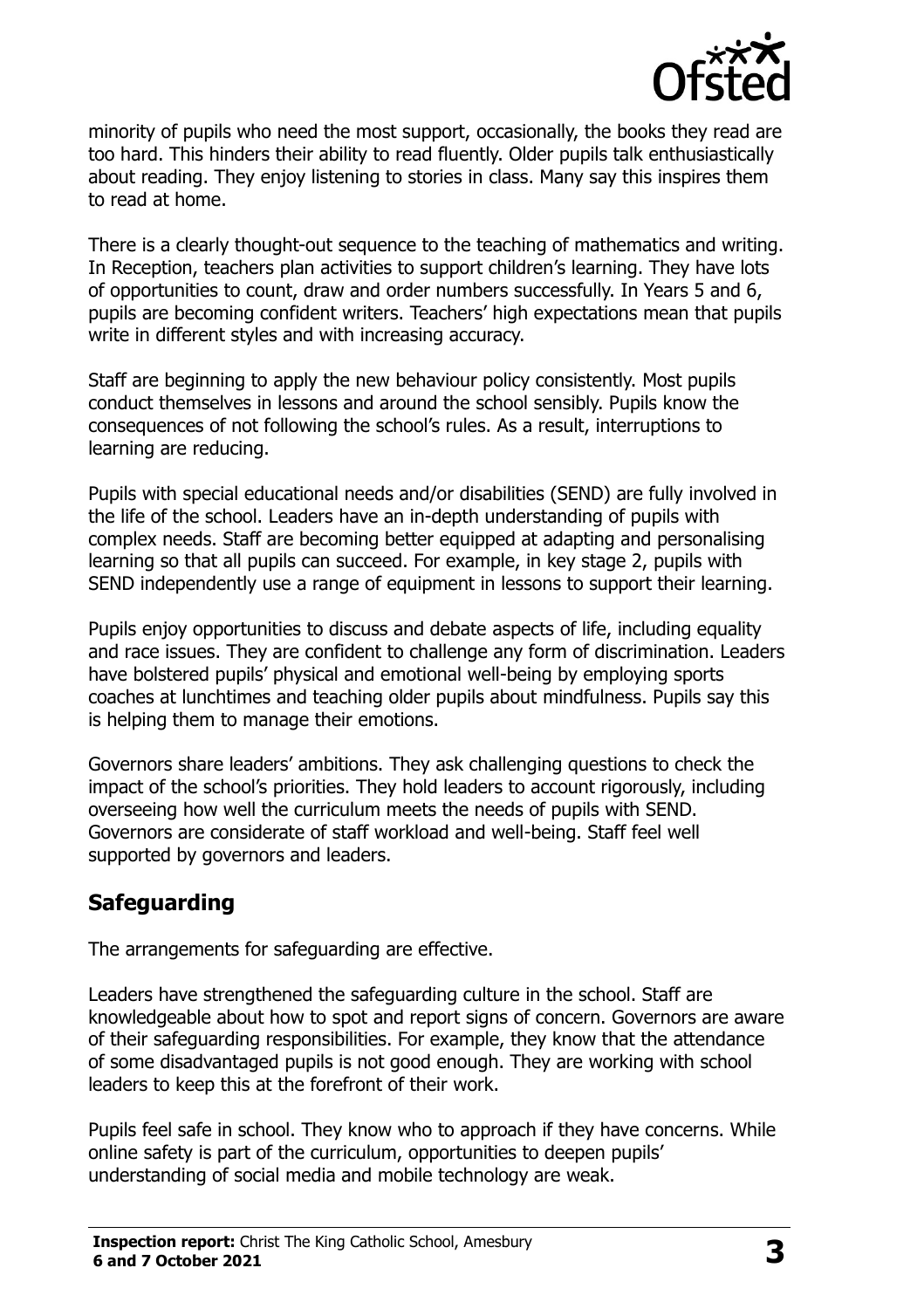

# **What does the school need to do to improve?**

#### **(Information for the school and appropriate authority)**

- A minority of pupils in Reception and Years 1, 2 and 3, who are at the early stages of reading, struggle to read fluently. The books they are reading are too hard for them. Leaders need to ensure that these pupils access books that match their phonics knowledge so that they develop fluency and confidence.
- Teachers are in the early stages of implementing new curriculum plans for many subjects in the wider curriculum. As a result, pupils have gaps in their learning in some areas. Leaders need to embed the new curriculum so that pupils know more and remember more in each subject as they progress through the school.
- **Pupils know how to keep themselves safe in school. However, they are less** knowledgeable about how to stay safe online. Leaders need to ensure that pupils understand all aspects of safety.
- The attendance of a minority of disadvantaged pupils remains low. These pupils miss valuable learning. Leaders, including governors, need to continue to work with families to ensure that all pupils attend school regularly.

#### **How can I feed back my views?**

You can use [Ofsted Parent View](http://parentview.ofsted.gov.uk/) to give Ofsted your opinion on your child's school, or to find out what other parents and carers think. We use information from Ofsted Parent View when deciding which schools to inspect, when to inspect them and as part of their inspection.

The Department for Education has further *quidance* on how to complain about a school.

If you are the school and you are not happy with the inspection or the report, you can [complain to Ofsted.](http://www.gov.uk/complain-ofsted-report)

#### **Further information**

You can search for [published performance information](http://www.compare-school-performance.service.gov.uk/) about the school.

In the report, '[disadvantaged pupils](http://www.gov.uk/guidance/pupil-premium-information-for-schools-and-alternative-provision-settings)' refers to those pupils who attract government pupil premium funding: pupils claiming free school meals at any point in the last six years and pupils in care or who left care through adoption or another formal route.

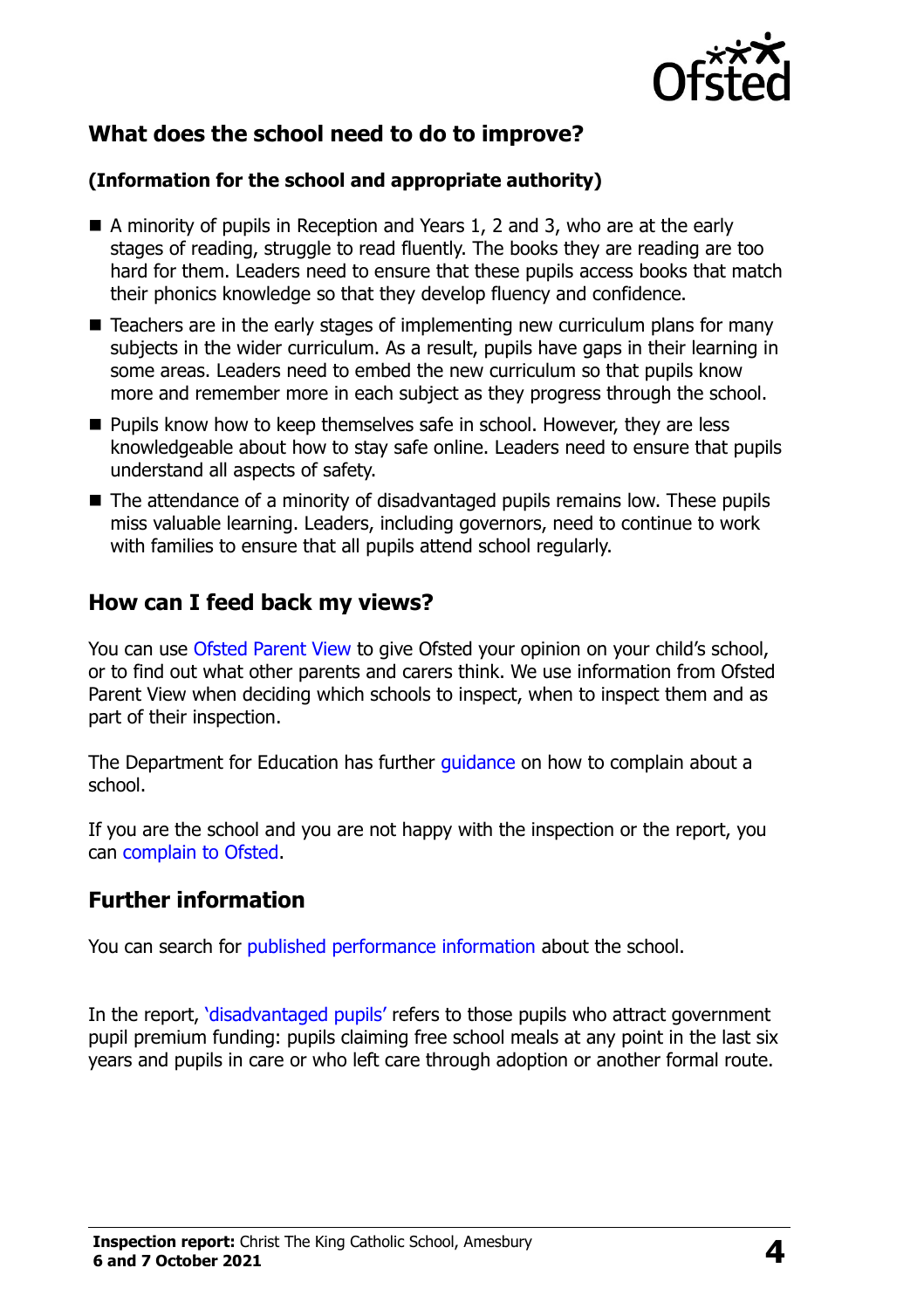

#### **School details**

| Unique reference number             | 126423                                                              |
|-------------------------------------|---------------------------------------------------------------------|
| <b>Local authority</b>              | Wiltshire                                                           |
| <b>Inspection number</b>            | 10200981                                                            |
| <b>Type of school</b>               | Primary                                                             |
| <b>School category</b>              | Voluntary aided                                                     |
| Age range of pupils                 | 4 to 11                                                             |
| <b>Gender of pupils</b>             | Mixed                                                               |
| Number of pupils on the school roll | 129                                                                 |
| <b>Appropriate authority</b>        | The governing body                                                  |
| <b>Chair of governing body</b>      | Michael Thompson                                                    |
| <b>Headteacher</b>                  | Richard Sanderson (Executive Headteacher)                           |
| Website                             | www.christtheking.wilts.sch.uk                                      |
| Date of previous inspection         | 26-27 May 2021, under section 8 of the<br><b>Education Act 2005</b> |

## **Information about this school**

- The school entered a formal collaboration with a local Catholic primary school in September 2020. A strategic board of governance was set up across both schools to oversee the collaboration. The school has its own local governing body with full delegated responsibilities.
- There have been significant staff changes since the previous inspection. The majority of teaching staff are new to the school. The executive headteacher took up post in September 2020. The director of curriculum and the special educational needs coordinator joined the school in September 2020. A new head of school started in October 2021.
- The school has a specialist resource base for pupils with speech, language and communication difficulties. Currently, there are 20 pupils, aged from five to 11 years old, accessing this provision.
- The school does not use any alternative provision.
- Christ The King is a Catholic school. The most recent section 48 inspection took place in March 2018. The next section 48 inspection is due by March 2023.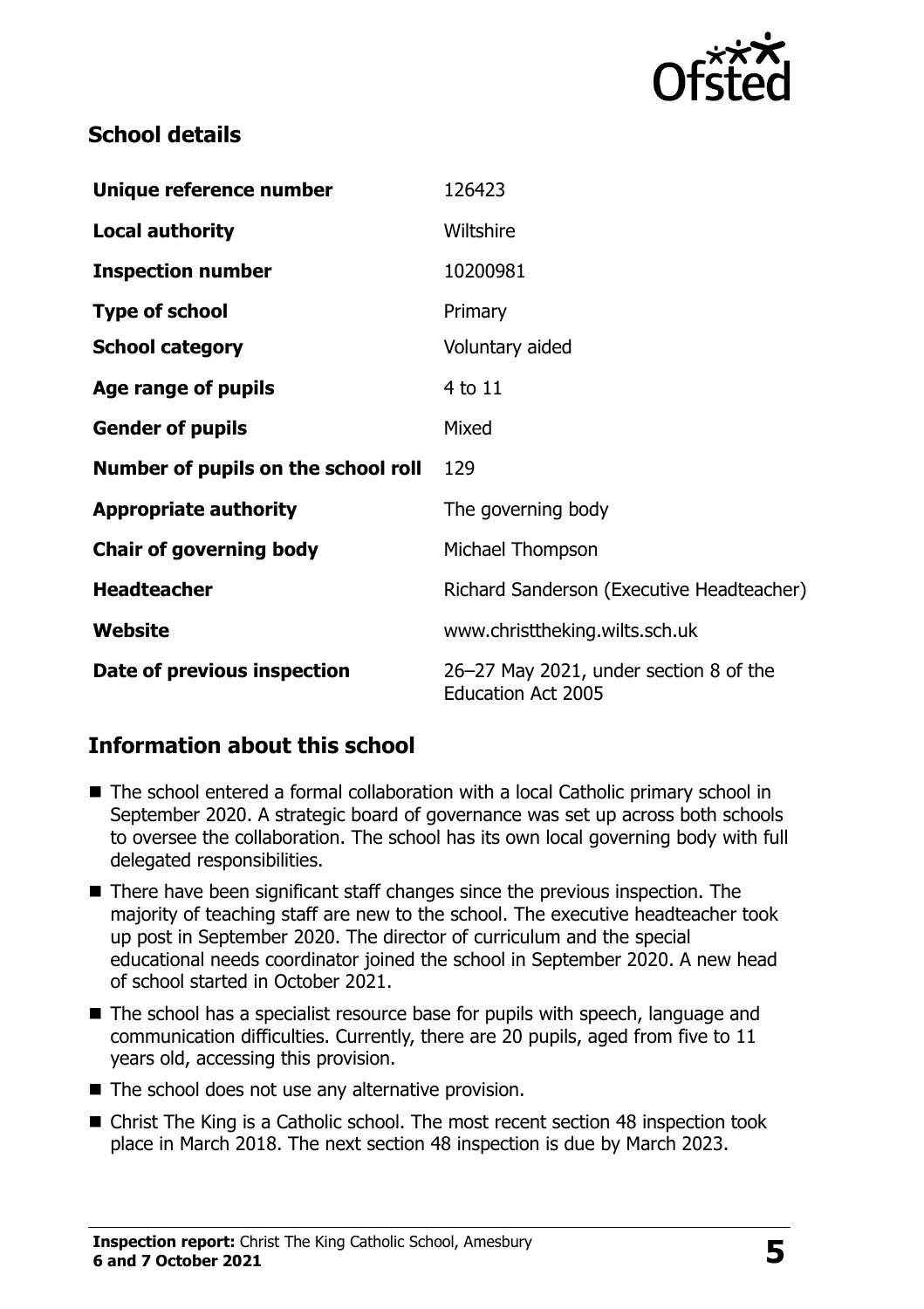

#### **Information about this inspection**

The inspectors carried out this inspection under section 5 of the Education Act 2005.

In accordance with section 13(4) of the Education Act 2005, Her Majesty's Chief Inspector is of the opinion that the school no longer requires special measures.

- This was the first routine inspection the school received since the COVID-19 pandemic began. Inspectors discussed the impact of the pandemic with school leaders and have taken that into account in their evaluation.
- Inspectors met with the executive headteacher, head of school, director of curriculum and other senior leaders. Inspectors spoke with three representatives from the local and strategic governing body, two representatives from the local authority and the diocesan director of schools and colleges.
- Inspectors carried out deep dives in these subjects: reading, mathematics, history and science. For each deep dive, inspectors met with subject leaders, looked at curriculum plans, visited a sample of lessons, spoke to teachers, spoke to some pupils about their learning and looked at samples of work.
- Inspectors also looked at curriculum plans and spoke to leaders about some other subjects, including geography and music.
- **Inspectors listened to pupils from Reception and Years 1, 2, 3 and 6 read to an** adult.
- Inspectors reviewed the school's safeguarding documentation, including safeguarding checks carried out on staff working at the school. They scrutinised the school's single central record. They considered how well the designated safeguarding leader acts on concerns about pupils' welfare and safety. Inspectors talked to pupils, staff and governors about safe working practices.
- Inspectors considered 16 responses to the online survey, Ofsted Parent View, including 25 free-text responses and 18 responses to the survey for staff.

#### **Inspection team**

Dale Burr, lead inspector and Her Majesty's Inspector

Richard Lucas **Ofsted Inspector**